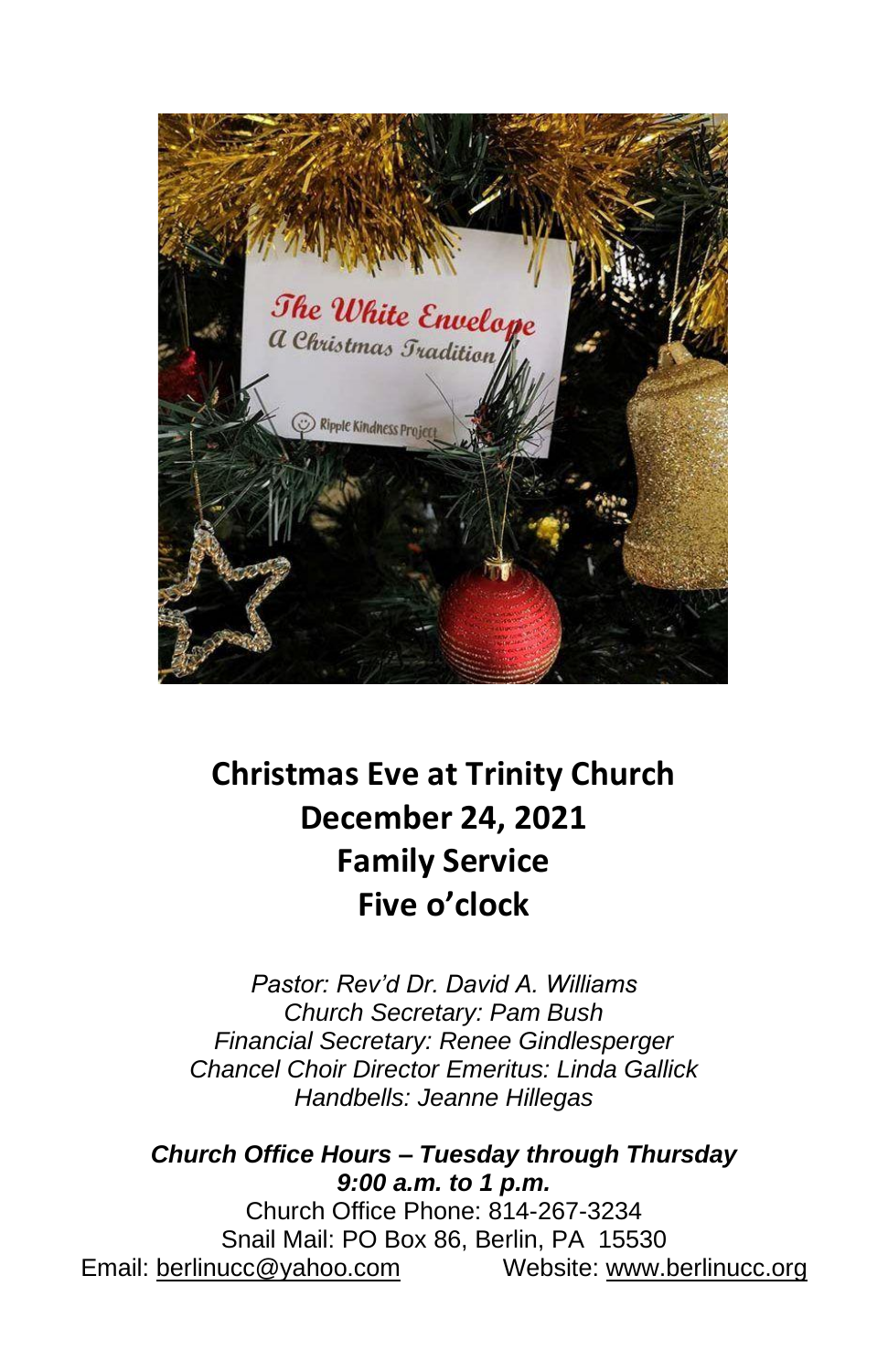#### **Pastor's Contact Information Cell Phone: 814-241-3919 E-Mail: [uccvicar@gmail.com](mailto:uccvicar@gmail.com)** 603 Fletcher Street, Berlin, PA 15530

#### *Welcome to Christmas Eve at Trinity. . .*

*It is a joy to welcome you to this festive service on Christmas Eve.* 

*When I was a boy, on Christmas Eve mom would have made matching outfits for her three sons and her husband. One year we were dressed in plaid pants, white shirts, and red sweaters. We were to light the Christ Candle during the service. The children's choir would sing and we would be wearing our special robes and then sit with our families for the rest of the service. It was an exciting service and then it was home to bed. One year on Christmas morning we were up at 3 a.m., then at 4 a.m. and finally at 4:30 a.m. we were allowed to go downstairs to see the tree and gifts for Christmas. We all took a nap later that day!* 

*Excitement! There is nothing like the glow of a child at Christmas. The expectation, the hope, and wondering what they will find under the tree this year for Christmas.*

*This evening I will be asking one of the children present to come to the Christmas Tree in the Chancel to find a white envelope and to share with us what it says inside. It is part of the Christmas message this evening.*

*Christmas Offering – as you leave the sanctuary this evening if you wish to give a gift to the Christ child and for the ministry of God's people in this place, you may place it in the offering plate that is held by one of the deacons. If you are a guest or friend, please know that this is our gift to you and we rejoice that you are with us on this Christmas Eve.*

> *Second Day of Christmas – December 26 Worship and Christmas Carols at 9 a.m.*

Music of Anticipation

\*Christmas Carol: No. 132 *Angels We Have Heard On High*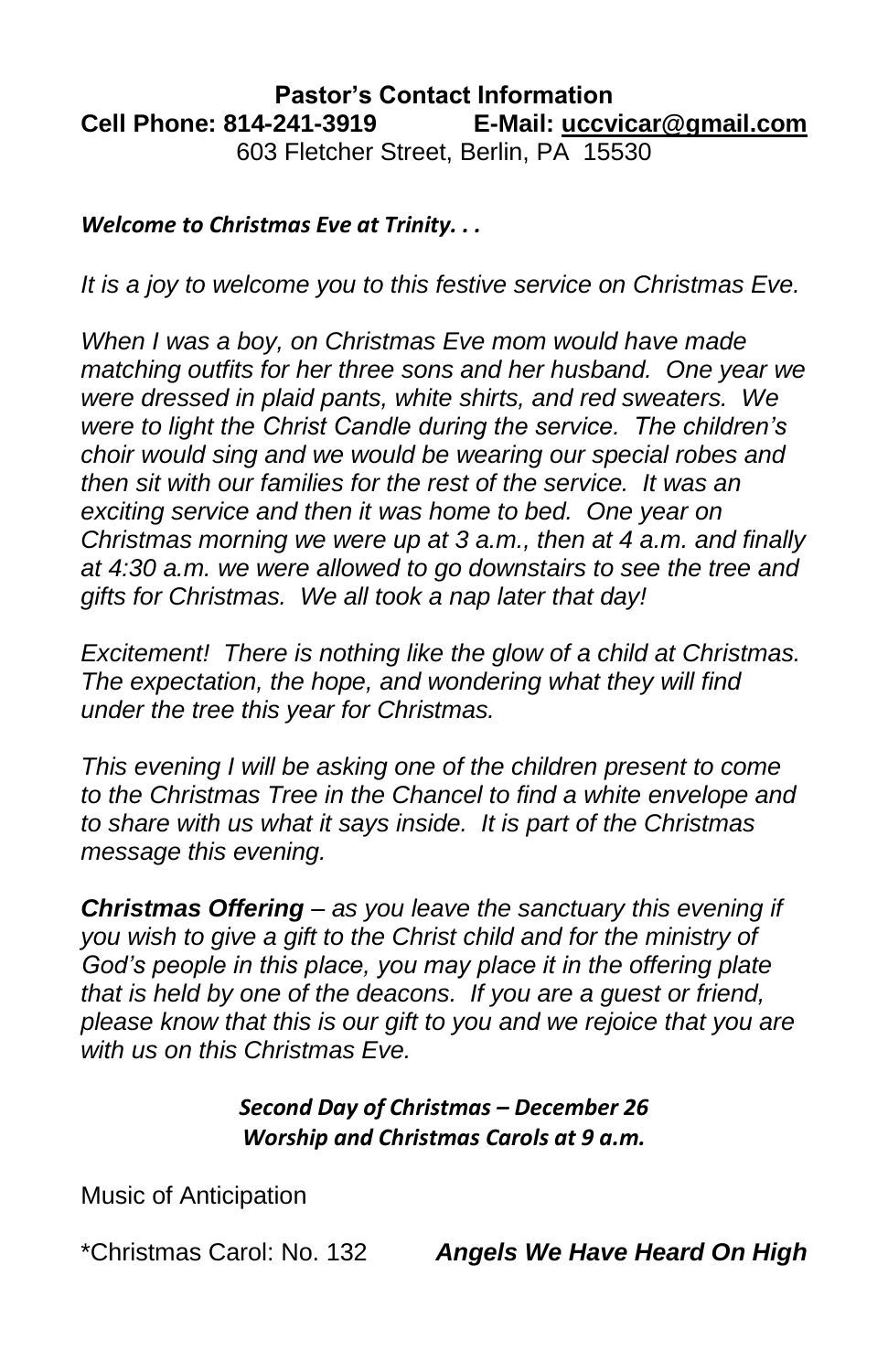\*The Bidding Prayer

\*The Lord's Prayer

**Our Father, who art in heaven, hallowed be thy name. Thy kingdom come, Thy will be done, on earth as it is in heaven. Give us this day, our daily bread. Forgive us our debts, as we forgive our debtors. And lead us not into temptation, but deliver us from evil. For thine is the kingdom, and the power, and the glory forever and ever. Amen.**

\*Blessing

The Lighting of the Advent Wreath and Christ Candle

The Advent wreath is a circle with no beginning and no end. It is a symbol of God's unending love and faithfulness.

**Jesus Christ is the brightest revelation of God's love. He is the image of the invisible God, the firstborn over all creation.** 

Christ Jesus, who being in very nature God,

did not consider equality with God something to be grasped, **but made himself nothing, taking the very nature of a servant, being made in human likeness.**

The Word became flesh and made his dwelling among us. We have seen his glory,

**the glory of the One and Only, who came from the Father, full of grace and truth.** 

—based on John 1:14; Philippians 2:5-7; Colossians 1:15, NIV

From the Prophets **Isaiah 9:2, 6-7** 

**<sup>2</sup>** The people who walked in darkness have seen a great light; those who dwelt in a land of deep darkness, on them has light shone. **<sup>6</sup>** For to us a child is born, to us a son is given;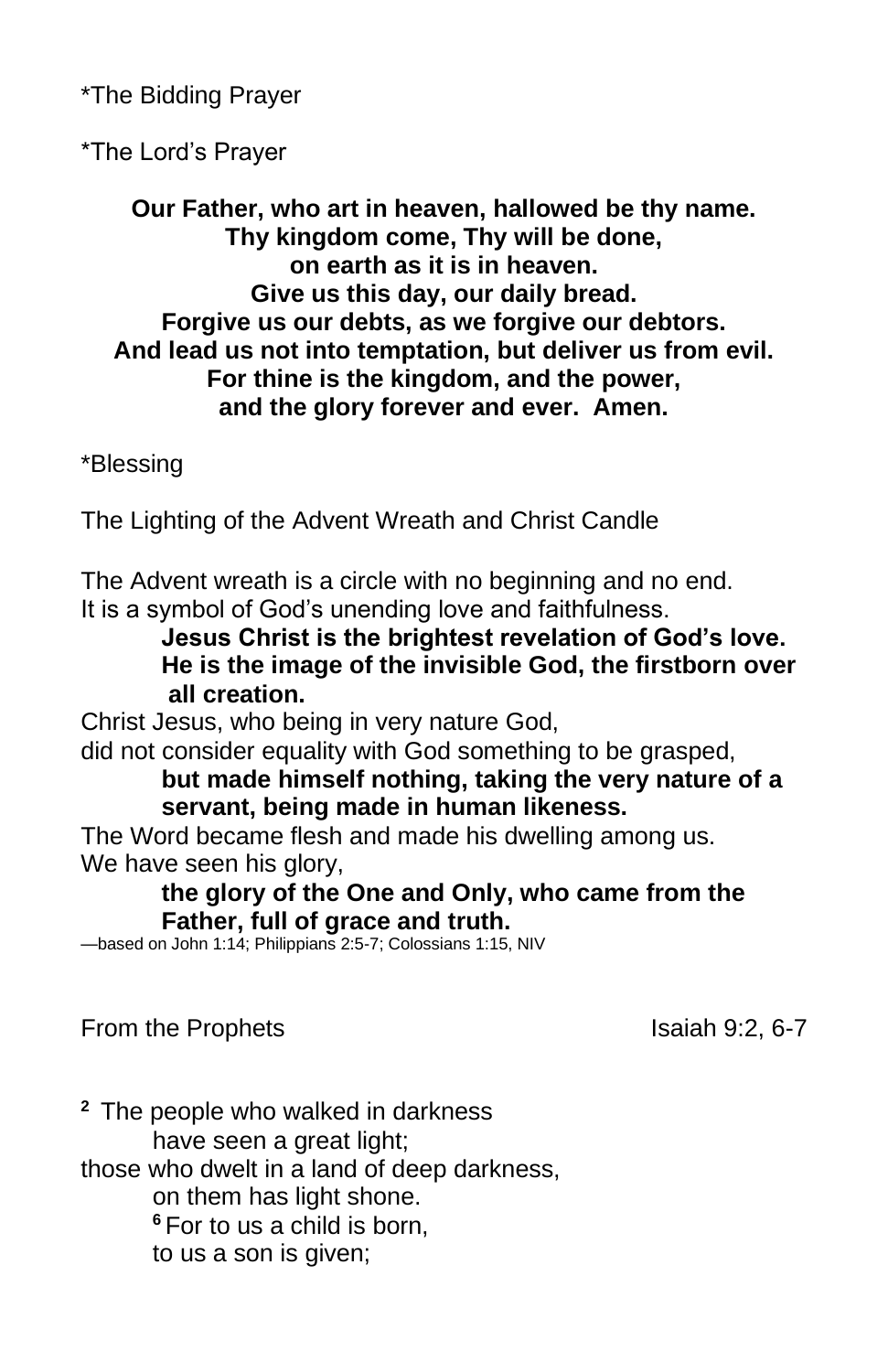and the government shall be upon his shoulder, and his name shall be called Wonderful Counselor, Mighty God, Everlasting Father, Prince of Peace. **<sup>7</sup>** Of the increase of his government and of peace there will be no end, on the throne of David and over his kingdom, to establish it and to uphold it with justice and with righteousness from this time forth and forevermore. The zeal of the LORD of hosts will do this.  $1$ 

\*Christmas Carol: No. 137 *What Child Is This?*

\*The Christmas Gospel St. Luke 2:1-20

And it came to pass in those days, that there went out a decree from Caesar Augustus, that all the world should be taxed. <sup>2</sup> (And this taxing was first made when Cyrenius was governor of Syria.)<sup>3</sup> And all went to be taxed, every one into his own city. <sup>4</sup> And Joseph also went up from Galilee, out of the city of Nazareth, into Judaea, unto the city of David, which is called Beth-lehem; (because he was of the house and lineage of David:)  $5$ To be taxed with Mary his espoused wife, being great with child. <sup>6</sup> And so it was, that, while they were there, the days were accomplished that she should be delivered. <sup>7</sup> And she brought forth her firstborn son, and wrapped him in swaddling clothes, and laid him in a manger; because there was no room for them in the inn. <sup>8</sup> And there were in the same country shepherds abiding in the field, keeping watch over their flock by night. <sup>9</sup> And, lo, the angel of the Lord came upon them, and the glory of the Lord shone round about them: and they were sore afraid. <sup>10</sup> And the angel said unto them, Fear not: for, behold, I bring you good tidings of great joy, which shall be to all people. <sup>11</sup> For unto you is born this day in the city of David a Saviour, which is Christ the Lord. <sup>12</sup> And this *shall be* a sign unto you; Ye shall find the babe wrapped in swaddling clothes, lying in a manger. <sup>13</sup> And suddenly there was with the angel a multitude of the heavenly host praising God, and saying,

# **<sup>14</sup> Glory to God in the highest, And on earth peace,**

<sup>1</sup> *[Revised Common Lectionary](https://ref.ly/logosres/rcl?ref=YearMonthDay.12-24-2021&off=241&ctx=TAMENT%0aIsaiah+9:2%E2%80%937%0a~+%0aPSALM%0aPsalm+96%0a+%0aN)*. (2009). Bellingham, WA: Faithlife.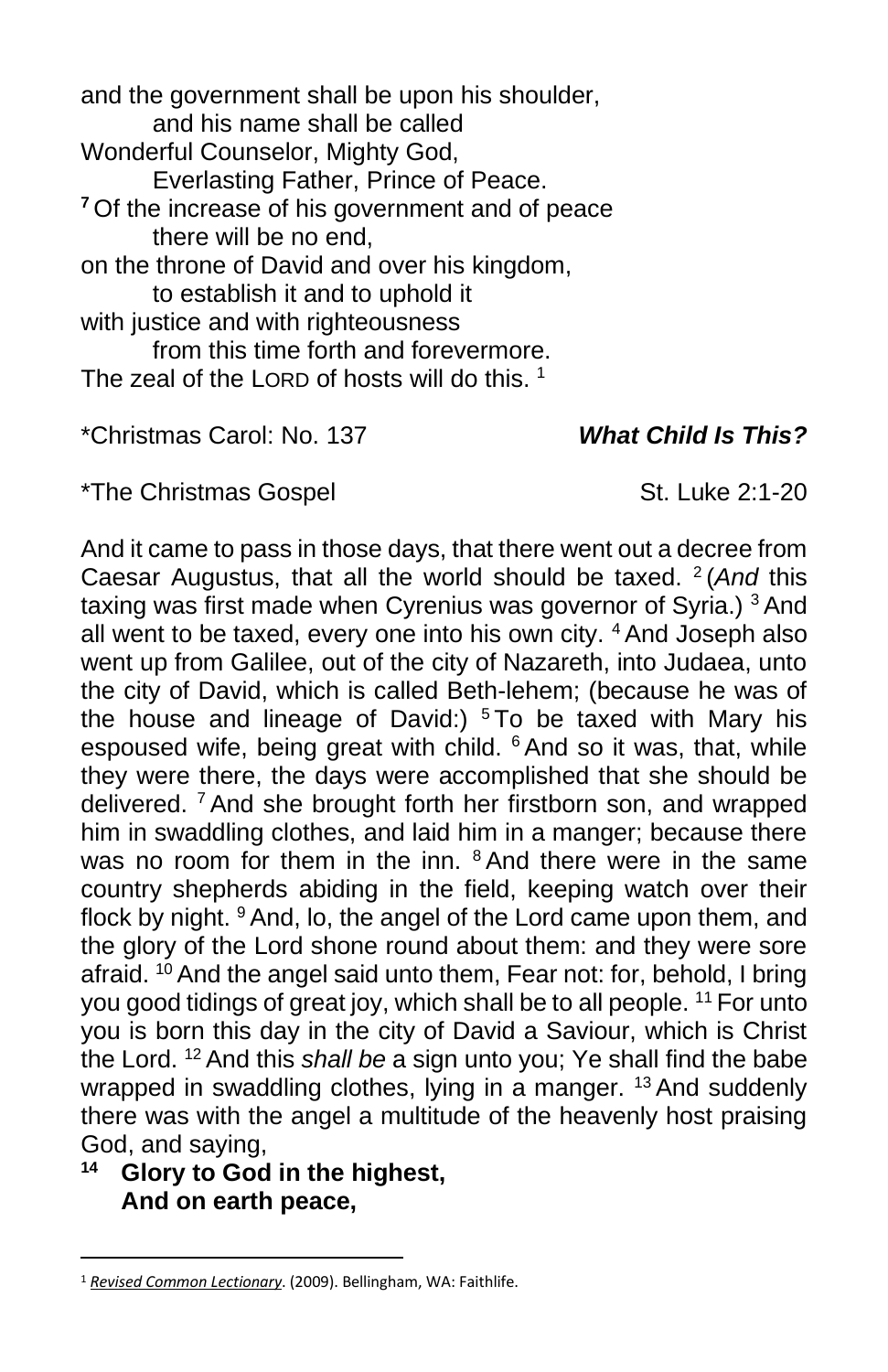#### **Good will toward men.**

<sup>15</sup> And it came to pass, as the angels were gone away from them into heaven, the shepherds said one to another, Let us now go even unto Beth-lehem, and see this thing which is come to pass, which the Lord hath made known unto us. <sup>16</sup> And they came with haste, and found Mary, and Joseph, and the babe lying in a manger. <sup>17</sup> And when they had seen *it*, they made known abroad the saying which was told them concerning this child. <sup>18</sup> And all they that heard *it* wondered at those things which were told them by the shepherds. <sup>19</sup> But Mary kept all these things, and pondered *them* in her heart.  $20$  And the shepherds returned, glorifying and praising God for all the things that they had heard and seen, as it was told unto them.<sup>2</sup>

Christmas Story The Rev'd Dr. David Alan Williams *All Is Well!*

The Collects of Christmas The Lord be with you. **And also with you.** Let us pray...

Lighting of the Candles *We are using electronic candles tonight, pleasure turn your candle on as the sanctuary darkens.*

Christmas Carol: No. 147 *Silent Night*

*Stille Nacht*

\*Christmas Blessing

\*Going Forth

+ + + + + +

*Gold Paraments* signify virtue and the Glory of God. The pulpit fall has the victorious lamb as picture in Revelation 21, the Bible bookmarker has the resurrection butterfly, and the communion table notes that Jesus is the "King of Kings!" Pastor's Stole has

<sup>2</sup> *[The Holy Bible: King James Version](https://ref.ly/logosres/kjv1900?ref=BibleKJV.Lk2.1&off=2&ctx=2+*%EF%BB%BF~And+it+came+to+pass+in+those+days%2c+t)*. (2009). (Electronic Edition of the 1900 Authorized Version., Lk 2:1–20). Bellingham, WA: Logos Research Systems, Inc.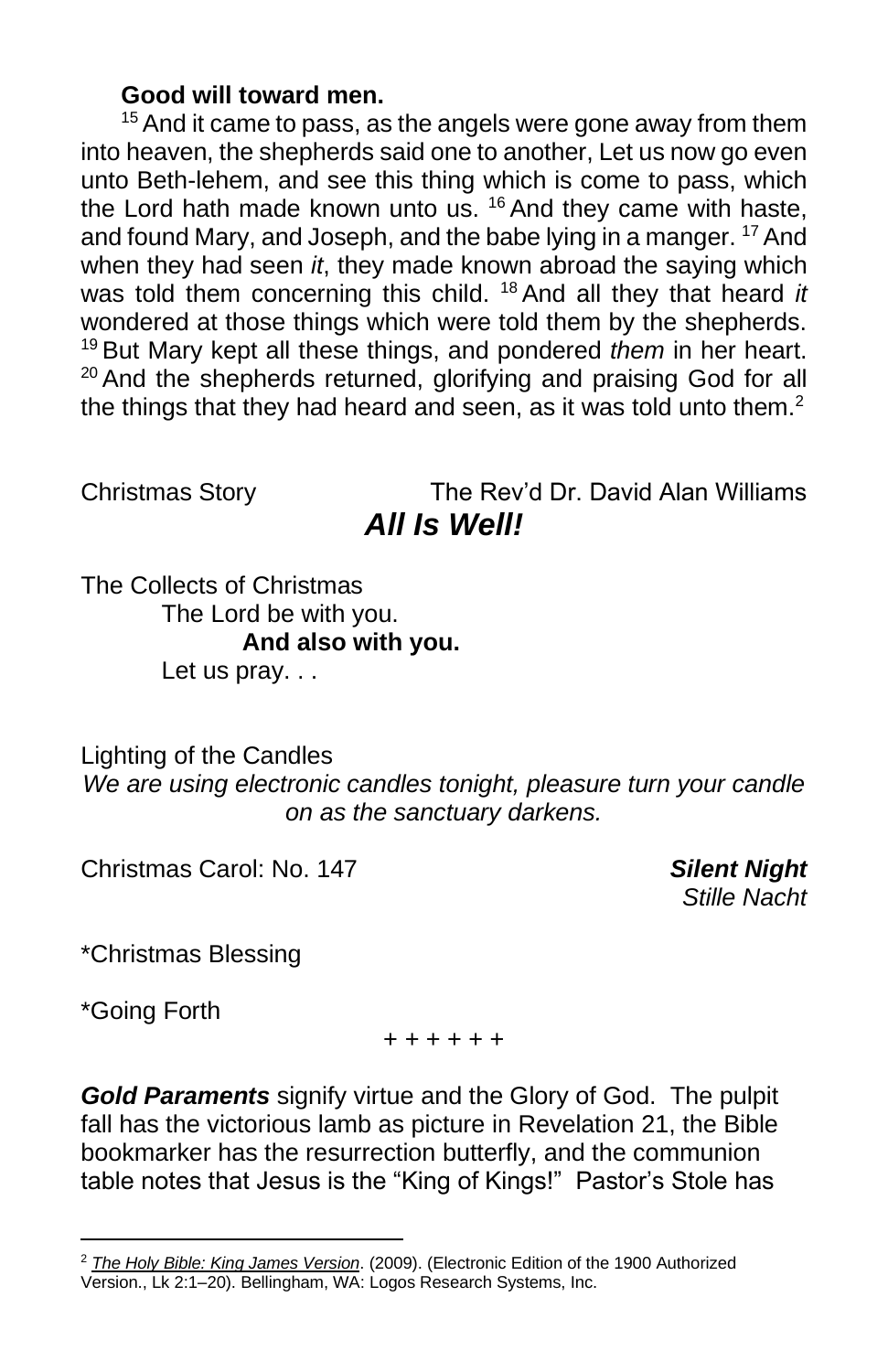the Christmas Rose on one side that represent Jesus "the Light of the World" and on the other side is the Glastonbury Thorn that blooms on Christmas Day and the Lord's Nativity.



### **Those Remembered in prayer:**

God's guidance and protection for Armed Forces.

#### **Shut Ins:**

Lew & Barb Berkley, Roy Bucher, Helen Diest, Mary Forespring, Janet Gindlesperger, Cynthia Kelly, Lois Krause, Deb Luteri, Lois Saylor.

#### **Healing Concerns:**

Sally Altfather, Mark Amyot, Donnie Baxter, Carol Boyer, Jim Coughenour, Pam Crooks, Dana Dawson, Dawn Gindlesperger, Andrea Shaulis Harris, Barry Landis, Larry McCullen, Jennifer Miller, Bonnie Murphy, Nancy Schrock, Avis Specht, Kelly Tharp, Robin Walker, Harry and Jane Watkins, Heather Weighley, Nancy Weighley, Karen Will, Kimberly Kay Roos Zimmerman

> **Prayer Concerns:** For the Family of Jim Suder

#### *Where You May Find. . .*

**The Nursery:** *is on the lower level for children and their parent. A big screen TV is mounted in the room so that you may watch the service.*

#### **At the Sanctuary Entrances. . .**

Large Print Bulletins **Example 20** Hearing Amplifiers Recycling Boxes for Bulletins *These Days –* Devotional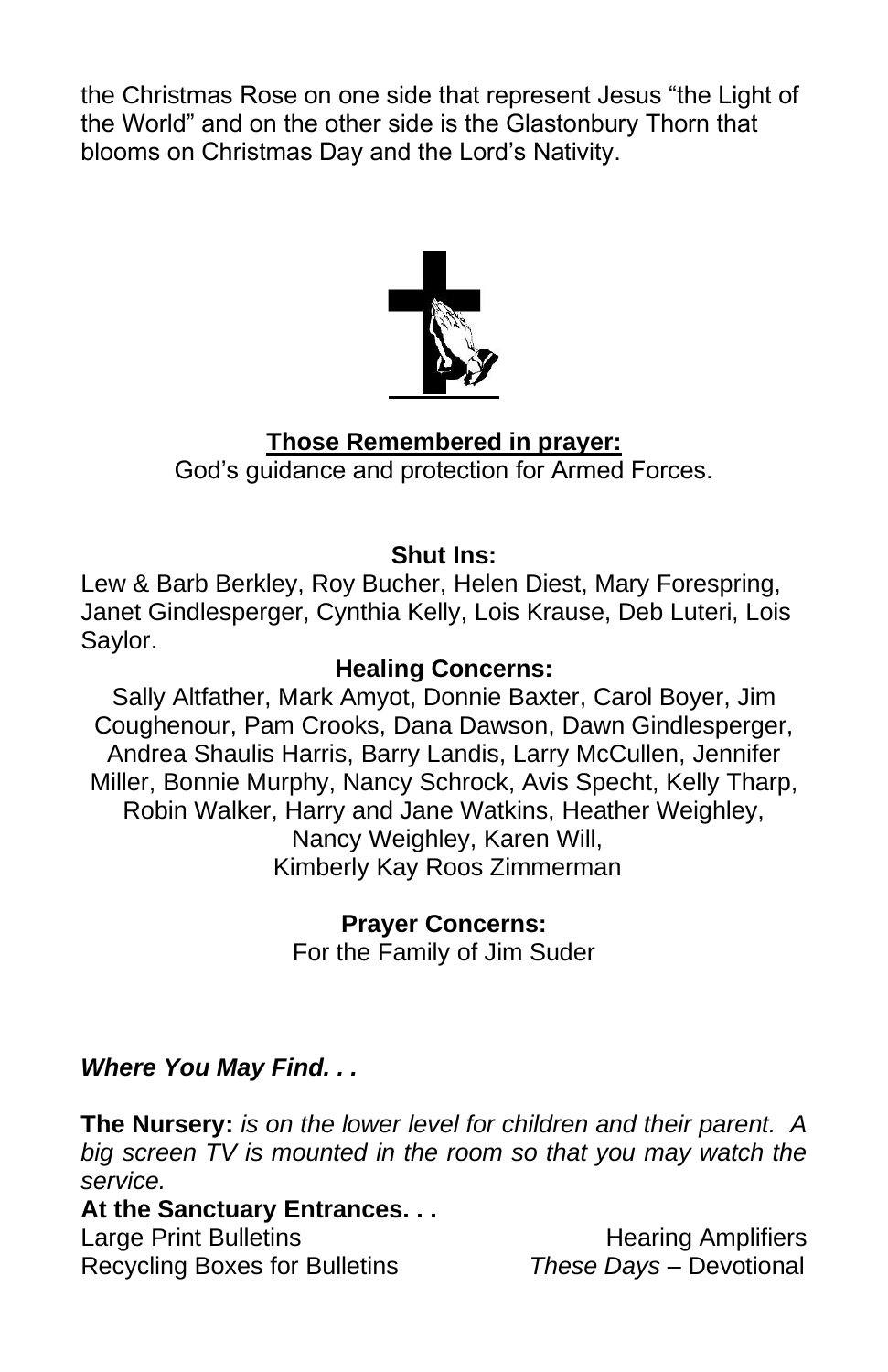# **Assisting in Worship**

*Sound:* Pam Bush, Gaye Maust

*Acolyte:* Cora Wright

**Bulletin:** dedicated to the memory of her grandparents, Dan and Anna May Weighley, and her uncle, Jamie Weighley by Craig, Amanda, Knox & Tatum Stiffler

# **Poinsettias On the Altar**

In honor of Bob Chappie and Mike Chappie by Dave, Missy, Matthew & Kaitlyn Miller

In memory of Grandma Mae (Edna May Chappie) by Dave, Missy, Matthew & Kaitlyn Miller

To the Glory of God by Bob & Carol Brown

In honor of our parents / grandparents Walter and Myra Miller by Renee, Tyler & Kaitlyn Gindlesperger

In honor of our parents / grandparents Lloyd and Susan Miller by Renee, Tyler & Kaitlyn Gindlesperger

In memory of our grandparents / great grandparents Sarah Mills, Mary Miller and Pos and Ruth Gindlesperger by Renee, Tyler & Kaitlyn Gindlesperger

In honor of our family; Scott, Lauren, Andy, Melissa, Kylan and Kamden by Mark & Lori Gindlesperger

In memory of our parents, Carl and Faye Flamm, Jim and Marian Gindlesperger by Mark & Lori Gindlesperger

In honor of Mr. and Mrs. Craig Saylor's wedding by Carl & Karol Saylor